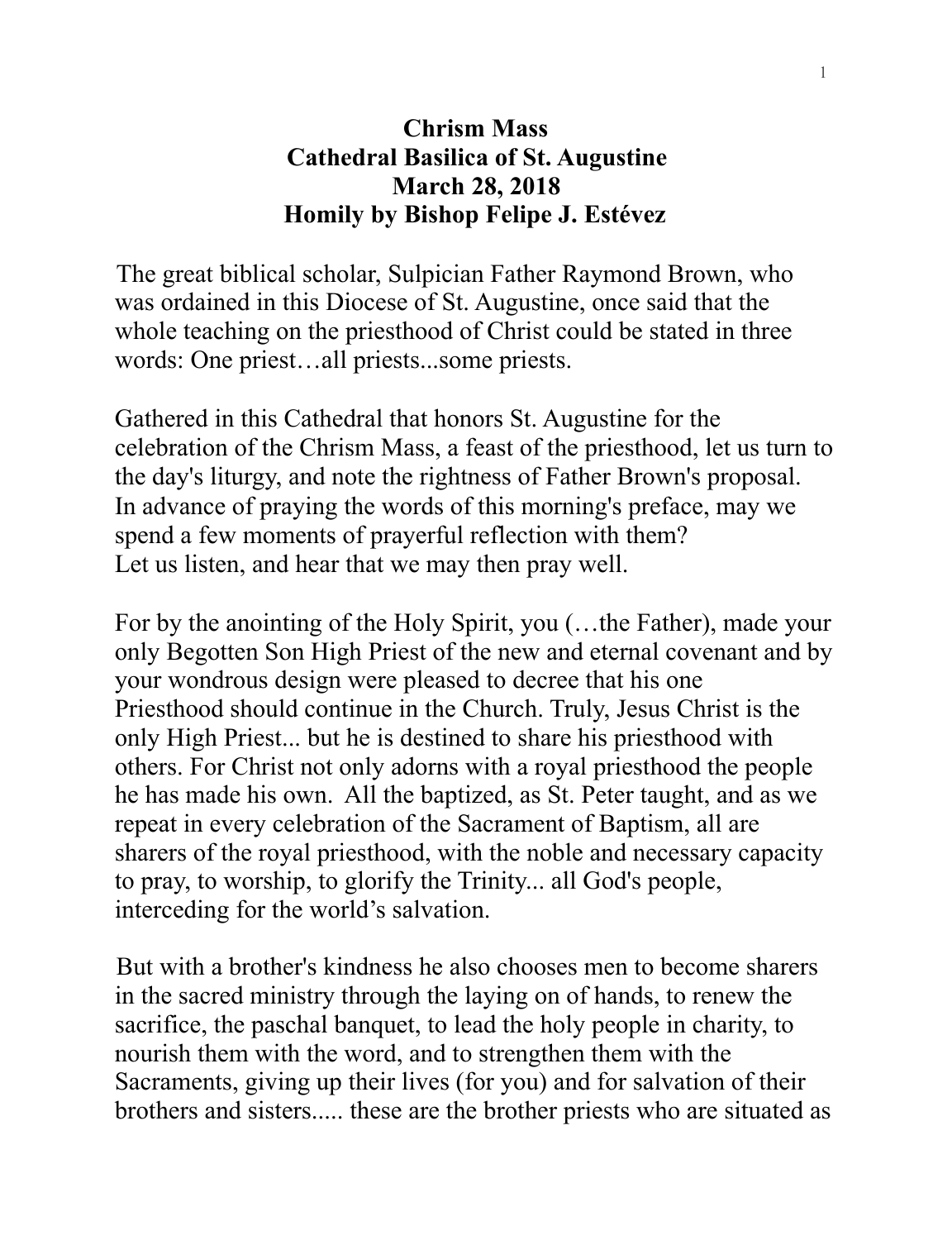"priestly bridges" between the Only One and Eternal Priest and the immense number of the baptized, enabling them to exercise their royal priesthood.

Dear faithful, the Chrism Mass is the Mass that gathers and unites the Bishop with his priests, as a visible sign to the local Church and to the world, of the unity and communion of the priests with their bishop. It is a special joy to welcome representatives from our 52 parishes and other communities, here to bring back to the parishes the newly blessed oils, the oil of the catechumenate, the oils of the sick, and the consecrated oil of sacred chrism.

Our seventh bishop, Bishop Paul Francis Tanner, began the wonderful custom of inviting all the altar servers to join us for this Mass. As I welcome you to this special celebration, I also thank your families and coordinators for joining us each year, and for the faithful and ongoing service which you render throughout the year.

It is wonderfully fitting that the ritual of this liturgy includes the Renewal of Priestly Promises, thus linking it to that day when each priest received the gift of priestly ordination.

On May 8, my brother priests and I will gather again in the Church of San Juan del Rio to give thanks for the 25th anniversary of Fathers Anthony Basso, Alex Diaz, and Tony Palazzolo. As well as 50 years ordained: Father Tom Cody, Monsignor Vincent Haut, and Father William Mooney.

In addition, we welcome Father Wilson Colmenares and think of Father Briggs Hurley presently in Rome who were ordained priests last year.

The great student and teacher of liturgy, Nathan Mitchel, once explained the real meaning of the Triduum celebrations which are before us. For him, these are not meant to be dramatic reenactments of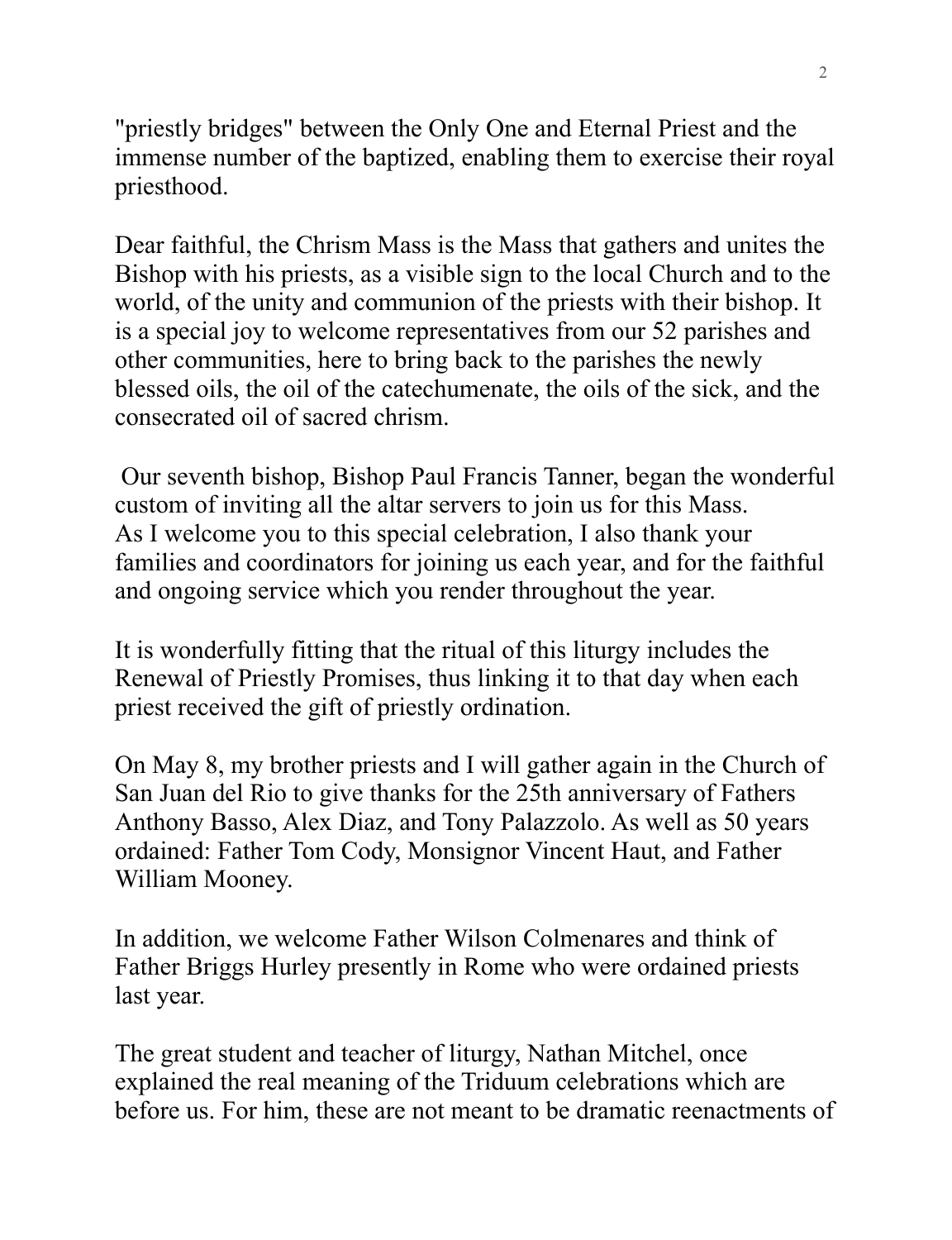events that happened during Jesus' last days, like the historical reconstructions with which this city is so familiar.

There is no denying that the events which we will remember and celebrate are true - historically grounded in a specific time and place – in a remote province of the later Roman Empire. But they cannot be repeated or reenacted; instead, they pass over into the mystery of the assembly's liturgical and sacramental celebration. The sacred days which lie before us - the Paschal Triduum - is all about mystery...of remembering, as Cardinal Wuerl insisted at the beginning of his keynote address at this year's Eucharistic Congress "The Liturgies do not take us back to the upper room or to Calvary; their goal is not to retrace to relive. The real point is not to celebrate what once happened, but what is now happening among us as a people called to conversion*,* gathered in faith, gifted with the Spirit of holiness, living in faith, and committed to works of justice, peace and reconciliation."

My point is this: as Holy Thursday - the day when the Chrism Mass is the preferred option to be celebrated - is both the day of the institution of the Eucharist and the mandate to the Apostles, do this in memory of me," thus it is also the institution of the ordained priesthood. How fitting and appropriate that we renew the promises of our commitments for the wellbeing of the royal priesthood of the people of God and the sacred ministry which is ours as both bishop and priests.

Brother priests, on that blessed day of your ordination, you promised:

- to collaborate with the Order of Bishops in caring for the Lord's flock.
- to preach the Gospel and teach the Catholic faith.
- to celebrate faithfully and reverently the mysteries of Christ, especially the Eucharist and the sacrament of reconciliation
- to pray for God's people without ceasing ...as you recall, we promised, specifically in our diaconate ordination, to celebrate faithfully the Liturgy of the Hours with and for the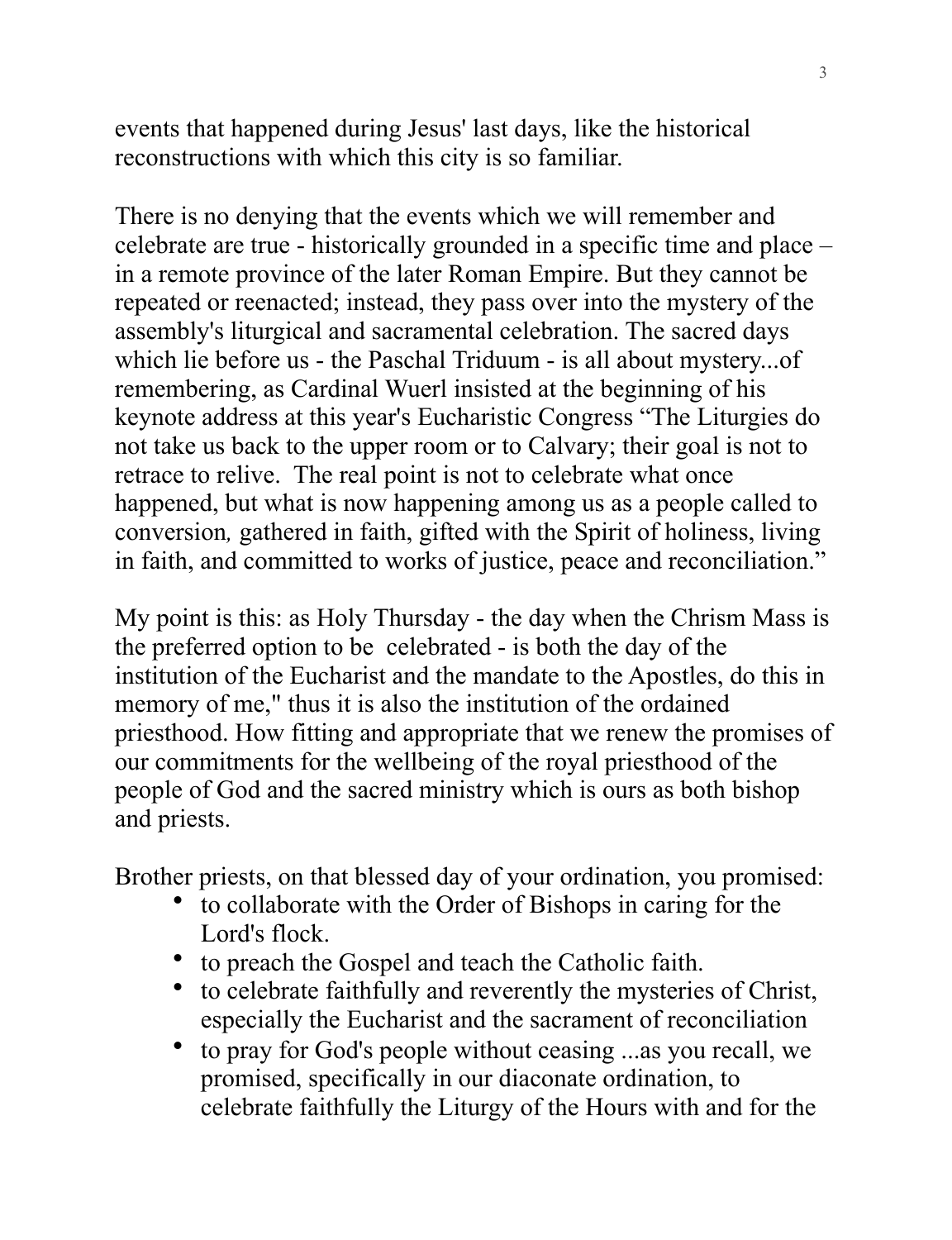people of God, and for the whole world.

• to resolve to be united with Christ for the salvation of all.

Putting your hands in to those of the bishop, kneeling, you promised to respect and obey him and his successors.

Dear Deacon John and Deacon Martin, in 45 days, you will make those promises...right here in this Cathedral. May this immediate preparation of your ordination on May 12 sparkle with deep joy - the joy of self-giving*,* the joy of belonging to a sacramental brotherhood inserted in a local Church of great history in the first evangelization of North America, a Church of great martyrs.

Do not be afraid of your own unworthiness, your own poverty, the unknown future. Do not be afraid, for the God to whom you will commit yourself as priests is as seen at the majestic Easter Candle, the Alpha and the Omega, the Beginning and the End..., the God of the past, the present and eternity. Do not be afraid, for God is the master of the impossible.

Dear faithful here present in this assembly: as your priests renew their commitment to the Church and to you, I invite you to renew your prayerful support for them, for our seminarians and their families. Many of our priests are far from their families; appreciate the sacrifices they make for you, especially at times such as Christmas, important anniversaries, or "important family events."

This diocese is blessed by a good number of dedicated missionaries. Pray for the priests who have served you and who are serving you. Accept them, and do not judge their preaching or their service. Pay particular attention to celebrate their good deeds and virtues; do not take them for granted.

Pray very especially for priestly vocations, both for us and for the